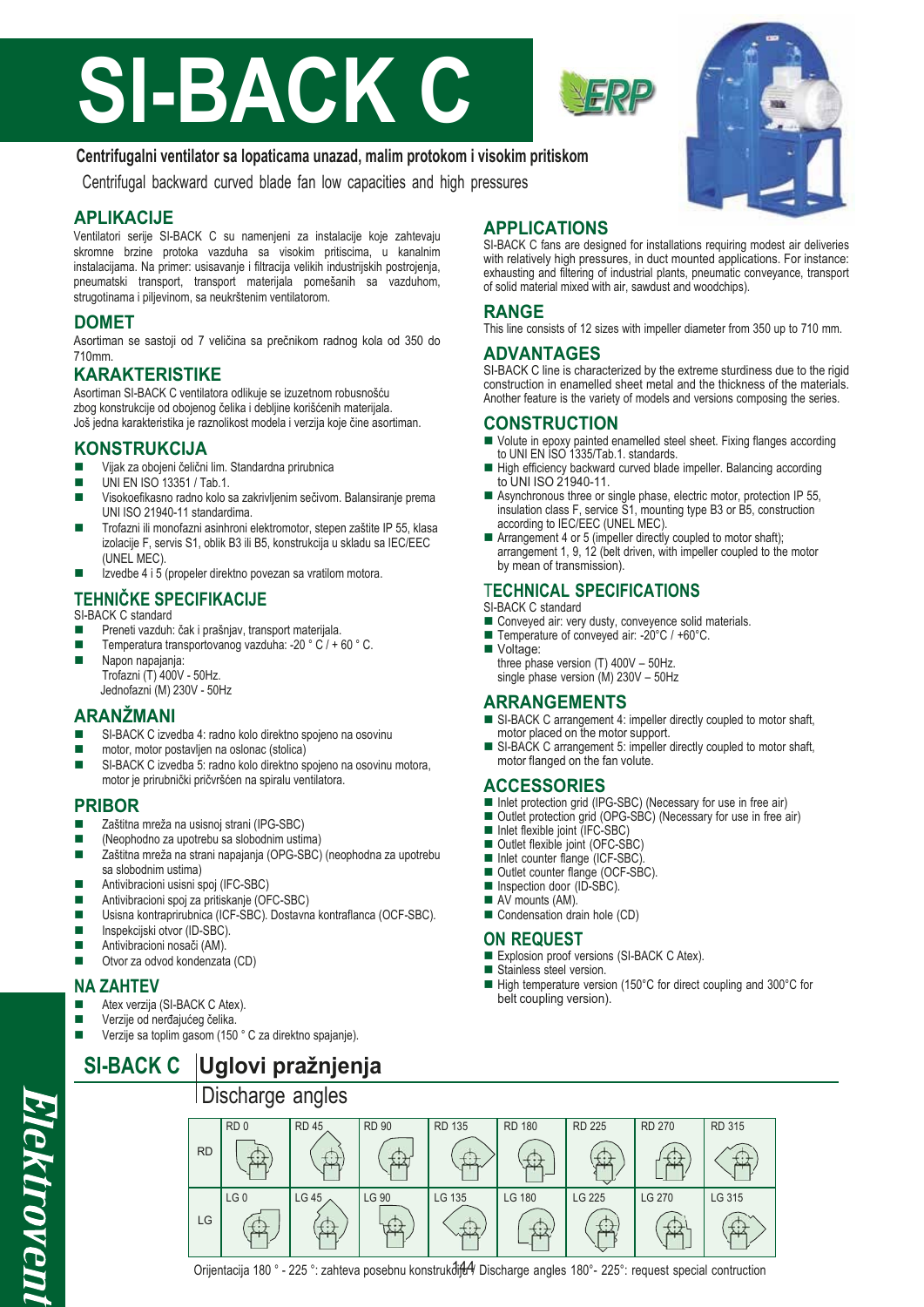#### **SI-BACK C Performanse**



Vidi tabelu sa podacima/see data sheets: pag. 236

#### **Performances**

1 mm H2O= 9,8 Pa

Performanse prikazane na dijagramima odnose se na vazduh na temperaturi od 15°C i nadmorskoj visini od 0 metara, a dobijene su u instalacijama tipa "D" u odsustvu mreže i pribora..<br>Performances shown in the selection diagr

2 POLA/POLES **(3000 rpm)** - T: trofazno/three-phase **(3Ph-400V-50 Hz)**

| <b>Model</b> | Pm<br>(kW) | In max<br>(A) | Mot<br>(H) | Lp<br>dB(A) |  |  |
|--------------|------------|---------------|------------|-------------|--|--|
| 352/A T      | 0,75       | 1.9           | 80         | 60          |  |  |
| 352/B T      | 1,1        | 2,5           | 80         | 61          |  |  |
| 402/A T      | 1.5        | 3.2           | 90         | 63          |  |  |
| 402/B T      | 2,2        | 4.7           | 90         | 67          |  |  |
| 452/A T      | 3          | 6,1           | 100        | 67          |  |  |
| 452/B T      | 4          | 7,5           | 112        | 70          |  |  |
| 502/A T      | 4          | 7,5           | 112        | 70          |  |  |
| 502/B        | 5,5        | 10.4          | T32        | 7U          |  |  |



2 POLA/POLES **(3000 rpm)** - T: trofazno/three-phase **(3Ph-400V-50 Hz)**

| <b>Model</b> | Pm<br>(kW) | In max<br>(A) | <b>Mot</b><br>(H) | Lp<br>dB(A) |  |  |
|--------------|------------|---------------|-------------------|-------------|--|--|
| 562/A T      | 7,5        | 13.9          | 132               | 74          |  |  |
| 562/B T      | 11         | 19,9          | 160               | 75          |  |  |
| 632/A T      | 15         | 26,2          | 160               | 76          |  |  |
| 632/B T      | 18,5       | 32,1          | 160               | 76          |  |  |
| 712/A T      | 22         | 40.4          | 180               | 77          |  |  |
| 712/B T      | 30         | 53,2          | 200               | 78          |  |  |



4 POLA/POLES **(1500 rpm)** - T: trofazno/three-phase **(3Ph-400V-50 Hz)**

| <b>Model</b> | Pm<br>(kW) | In max<br>(A) | Mot<br>(H) | Lp<br>dB(A) |  |
|--------------|------------|---------------|------------|-------------|--|
| 714/A T      |            | 8,3           | 112        | 64          |  |
| 714/B T      | 5,5        | 11            | 132        | 65          |  |
| 804/A T      | 7,5        | 14,6          | 132        | 67          |  |
| $804/B$ T    | 11         | 18            | 132        | 68          |  |

**Tolerancije:** aerodinamičke performanse i buka su unutar tolerancija navedenih u DIN 24166, klasa 2. **Tolerances:** performances and sound power levels within the tolerances allowed by the DIN 24166 standard for Class 2.

**LpA [dB (A**)]: Određivanje nivoa zvučne snage obavljeno je prema UNI<br>EN ISO 3746: 1997 standardu. Merenja nivoa zvučnog pritiska vršena su<br>na površini u obliku paralelepipeda koja zatvara mašinu, na udaljenosti od 2 m od površina same mašine".

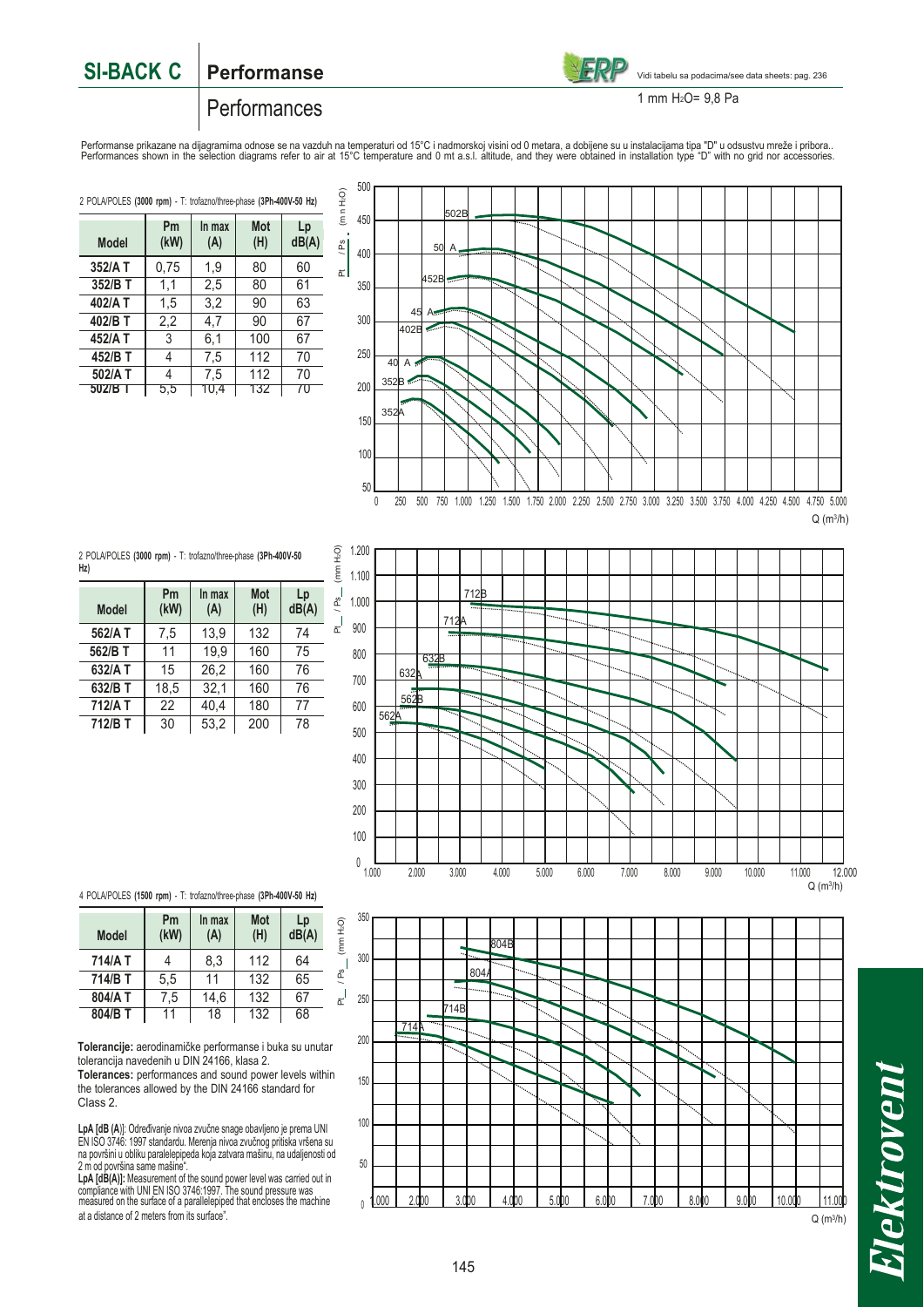# **SI-BACK C Dimenzije**

# **Dimensions**

| <b>Ventilator Fan</b>                                                                                                                                                       | <b>Baza Base</b> |  |             |            |                 |  |  |
|-----------------------------------------------------------------------------------------------------------------------------------------------------------------------------|------------------|--|-------------|------------|-----------------|--|--|
| <b>Model</b><br><b>Mot</b><br>Pm<br>н<br>Kg                                                                                                                                 |                  |  |             |            |                 |  |  |
| (kW)<br>(H)<br>F<br>B<br>C<br>E<br>G<br>D<br>M<br>$\overline{\mathbf{0}}^{\circ}$<br>А<br>$180^\circ$<br>$270^\circ$<br>$135^\circ$<br>$315^\circ$<br>$225^\circ$           | N                |  | $\mathbf 0$ | P          | Ø               |  |  |
| 35<br>352/A T<br>80<br>0,75<br>65<br>377<br>535<br>215<br>56<br>355<br>121<br>45<br>250<br>617<br>250<br>355<br>211                                                         | 45               |  | 203         | 225        | 10              |  |  |
| 36<br>352/B T<br>80<br>1,1                                                                                                                                                  |                  |  |             |            |                 |  |  |
| 402/A T<br>1,5<br>46<br>90<br>71<br>437<br>238<br>63<br>375<br>375<br>133<br>58<br>590<br>280<br>659<br>280<br>246                                                          | 55               |  | 234         | 260        | 10              |  |  |
| 402/B T<br>2,2<br>50<br>90                                                                                                                                                  |                  |  |             |            |                 |  |  |
| 3<br>482<br>452/A T<br>60<br>100<br>78<br>645<br>265<br>300<br>713<br>70<br>197<br>49<br>400<br>300<br>400<br>276                                                           | 30               |  | 289         | 324        | 12              |  |  |
| 452 B T<br>503<br>112<br>80<br>4                                                                                                                                            |                  |  |             |            |                 |  |  |
| 112<br>92<br>197<br>502/A T<br>520<br>49<br>276<br>4<br>86<br>78<br>335<br>715<br>335<br>795<br>297<br>450<br>450                                                           | 30               |  | 289         | 324        | 12 <sup>2</sup> |  |  |
| 502/B T<br>132<br>5,5<br>107<br>560<br>237<br>336<br>59                                                                                                                     | 40               |  | 337         | 372        |                 |  |  |
| 122<br>562/A T<br>132<br>579<br>237<br>336<br>7,5<br>40                                                                                                                     | 40               |  | 337         | 372        | 12              |  |  |
| 805<br>375<br>893<br>337<br>88<br>375<br>95<br>500<br>500<br>163<br>684<br>562/B T<br>337<br>436<br>160<br>50<br>11                                                         | 50               |  | 395         | 440        | 14              |  |  |
| 175<br>15<br>337<br>632/A T<br>160<br>1000<br>105<br>98<br>425<br>560<br>49<br>703<br>910<br>425<br>381<br>560<br>436                                                       | 50               |  | 395         | 440        | 14              |  |  |
| 632/B T<br>193<br>337<br>160<br>18,5                                                                                                                                        |                  |  |             |            |                 |  |  |
| 300<br>357<br>33<br>712/A T<br>22<br>809<br>460<br>180                                                                                                                      | 70               |  | 434         | 488        | 17              |  |  |
| 1123<br>426<br>108<br>630<br>475<br>630<br>115<br>1015<br>475<br>917<br>390<br>381<br>712/B T<br>30<br>39<br>500<br>200                                                     | 80               |  | 506         | 568        | 19              |  |  |
| 194<br>197<br>714/A T<br>112<br>583<br>276<br>49<br>4<br>1015<br>630<br>115<br>475<br>1123<br>426<br>108<br>630<br>475                                                      | 30               |  | 289         | 324        | 12              |  |  |
| 211<br>623<br>237<br>714/B T<br>132<br>5,5<br>59<br>336                                                                                                                     | 40               |  | 337         | 372        |                 |  |  |
| 59<br>336<br>255<br>804/A T<br>132<br>7,5<br>648<br>1265<br>1140<br>237<br>127<br>530<br>481<br>121<br>710<br>530<br>710<br>49<br>436<br>753<br>160<br>286<br>804/B T<br>11 | 40<br>50         |  | 337<br>595  | 372<br>440 | 12<br>14        |  |  |

Dimenzije u mm/Dimensions in mm

Težina ventilatora u kg (u kompletu sa motorom) • Weight of fan in kg (complete with motor)





(fig. 1)



Elektrovent

| <b>Model</b>                    |     | Ulazna prirubnica (sl. 1) | Ulazna prirubnica |             |              |     | Presna prirubnica (sl. 2)<br>Izlazne prirubnice |                |                  |                |                |                                    |         |             |    |
|---------------------------------|-----|---------------------------|-------------------|-------------|--------------|-----|-------------------------------------------------|----------------|------------------|----------------|----------------|------------------------------------|---------|-------------|----|
|                                 | d   | d <sub>1</sub>            | d <sub>2</sub>    | $n^{\circ}$ | Ø            | a   | b                                               | a <sub>1</sub> | b <sub>1</sub>   | a <sub>2</sub> | b <sub>2</sub> | n <sub>1</sub> xp                  | $n_2xp$ | $n^{\circ}$ | Ø  |
| 350                             | 185 | 219                       | 250               | 8           | 8            | 146 | 105                                             | 182            | 139 <sup>1</sup> | 216            | 175            |                                    | 1x112   | 6           | 12 |
| 400                             | 205 | 241                       | 275               | 8           | 8            | 166 | 117                                             | 200            | 151              | 236            | 187            | ٠                                  | 1x112   | 6           | 12 |
| 450                             | 228 | 265                       | 298               | 8           | 8            | 185 | 131                                             | 219            |                  | 165 255        | 201            | ٠                                  | 1x112   | 6           | 12 |
| 500                             | 255 | 292                       | 325               | 8           | 10           | 207 | 148                                             | 241            | 182              | 277            |                | 218 1 X 1 1 2                      | 1x112   | 8           | 12 |
| 560                             | 285 | 332                       | 365               | 8           | 12           | 231 | 166                                             | 265            |                  | 200 301        |                | 236 1X112  1x112                   |         | 8           | 12 |
| 630                             | 320 | 366                       | 400               | 8           | 12           | 258 | 185                                             | 292            |                  |                |                | 219 328 255 1X112 2x112            |         | 10          | 12 |
| 710                             | 360 | 405                       | 440               | 8           | 12           | 288 | 205                                             | 332            |                  |                |                | 249 368 285 1X125 2x125            |         | 10          | 12 |
| 800                             |     | 405 448                   | 485 12            |             | $12^{\circ}$ | 322 |                                                 |                |                  |                |                | 229 366 273 402 309 1X125 2x125 10 |         |             | 12 |
| Dimenzije u mm/Dimensions in mm |     |                           |                   |             |              |     |                                                 |                |                  |                |                |                                    |         |             |    |

**Aranžman 4**

# Arrangement 4